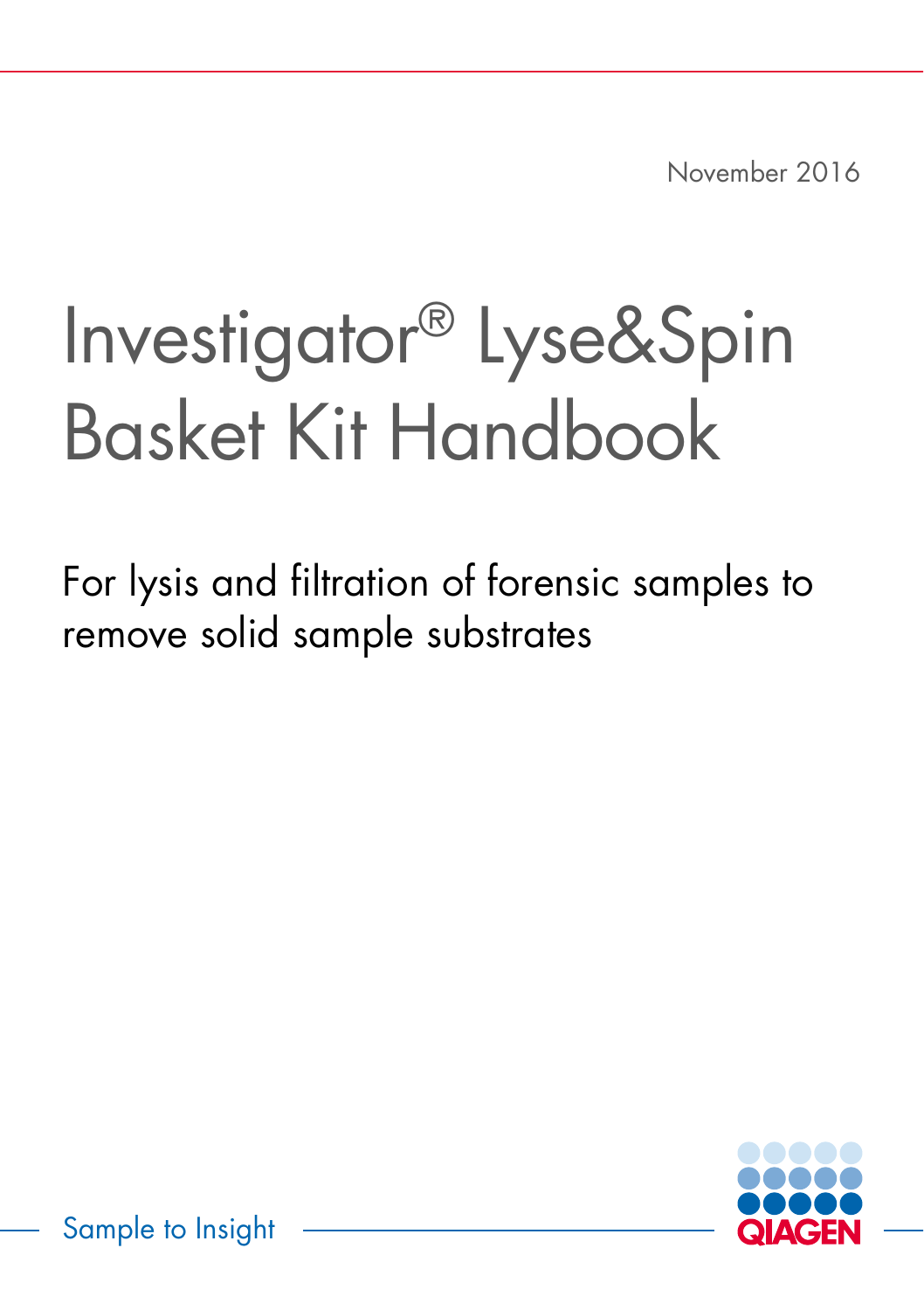### Contents

| Use of Investigator Spin&Lyse Basket for Differential Separation of sexual assault |  |
|------------------------------------------------------------------------------------|--|
|                                                                                    |  |
|                                                                                    |  |
|                                                                                    |  |
|                                                                                    |  |
| Appendix A: DNA extraction using the QIAamp DNA Investigator Kit  13               |  |
|                                                                                    |  |
|                                                                                    |  |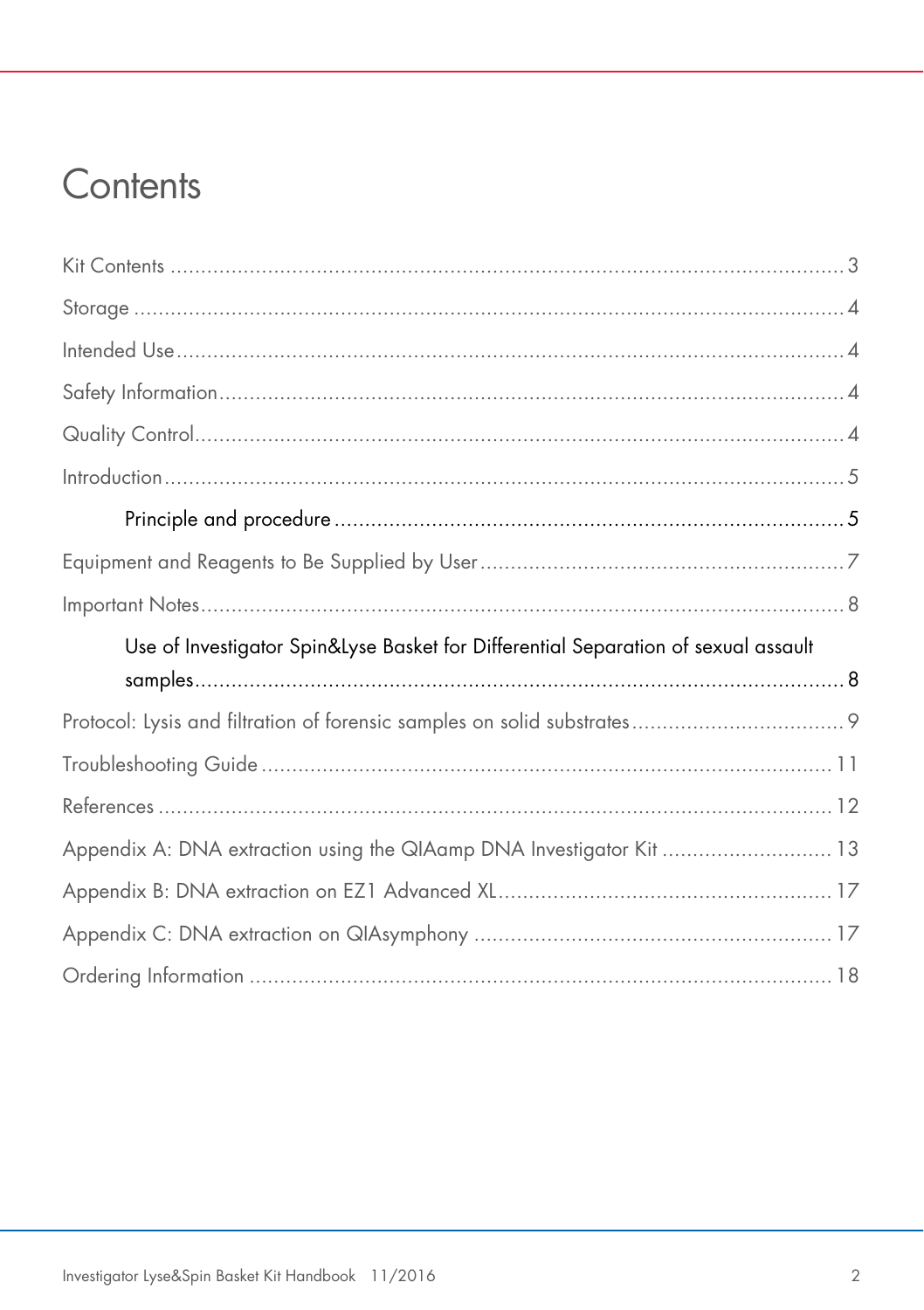### <span id="page-2-0"></span>Kit Contents

| Investigator Lyse&Spin Basket Kit            | (50)  | (250) |
|----------------------------------------------|-------|-------|
| Catalog no.                                  | 19597 | 19598 |
| Number of preps                              | 50    | 250   |
| <b>QIAGEN</b> Investigator Lyse&Spin Baskets | 50    | 5x50  |
| Collection Tubes                             | 100   | 5x50  |
| Quick-Start Protocol                         |       |       |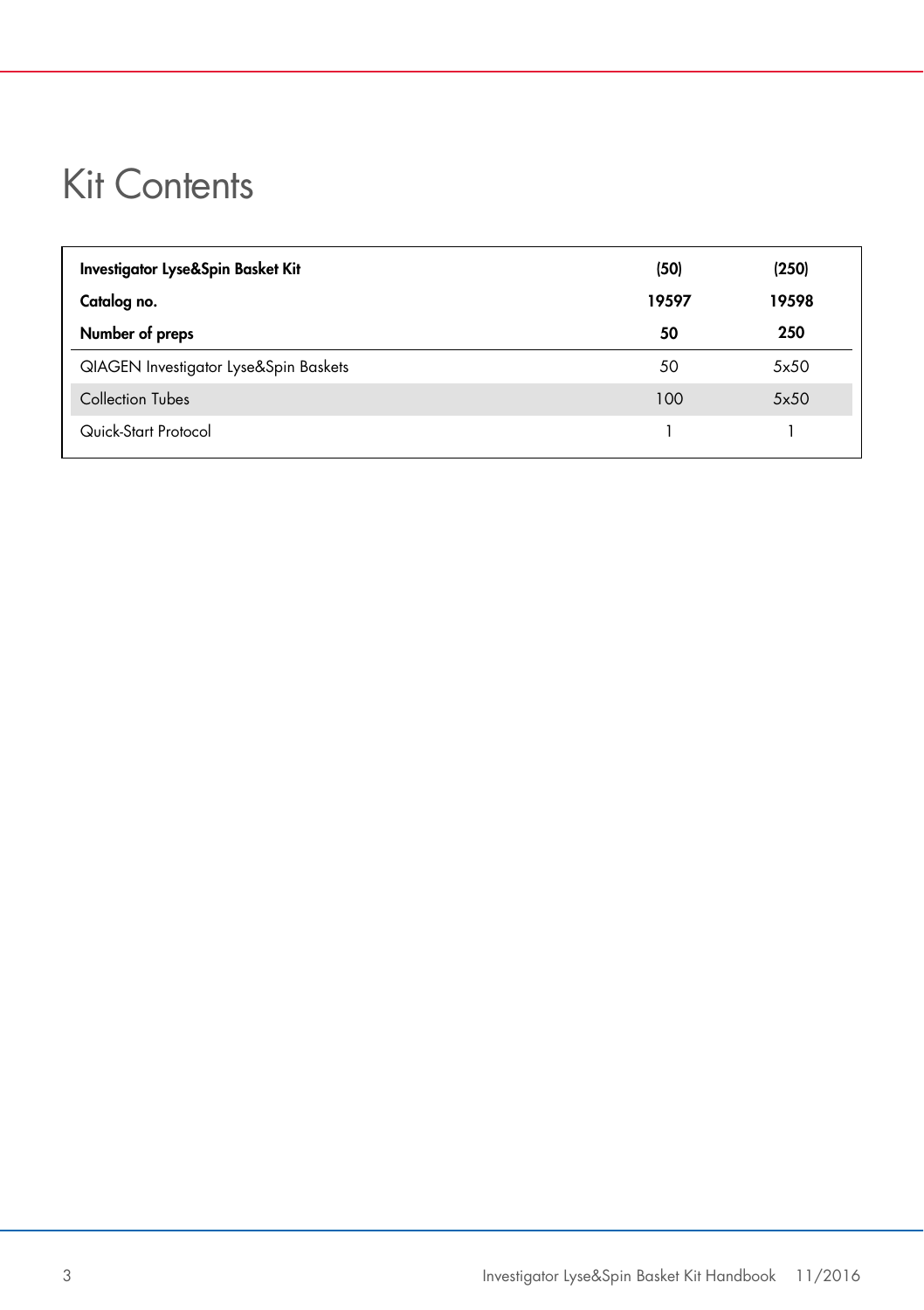### <span id="page-3-0"></span>Storage

The Investigator Lyse&Spin Basket Kit can be stored at room temperature (15–25°C).

### <span id="page-3-1"></span>Intended Use

The Investigator Lyse&Spin Basket Kit is intended for molecular biology applications. This product is not intended for the diagnosis, prevention, or treatment of a disease.

All due care and attention should be exercised in the handling of the products. We recommend all users of QIAGEN® products to adhere to the NIH guidelines that have been developed for recombinant DNA experiments, or to other applicable guidelines.

### <span id="page-3-2"></span>Safety Information

When working with chemicals, always wear a suitable lab coat, disposable gloves and protective goggles. For more information, please consult the appropriate safety data sheets (SDSs). These are available online in convenient and compact PDF format at www.qiagen.com/safety where you can find, view and print the SDS for each QIAGEN kit and kit component.

## <span id="page-3-3"></span>Quality Control

In accordance with QIAGEN's ISO-certified Quality Management System, each lot of Investigator Lyse&Spin Basket Kit is tested against predetermined specifications to ensure consistent product quality.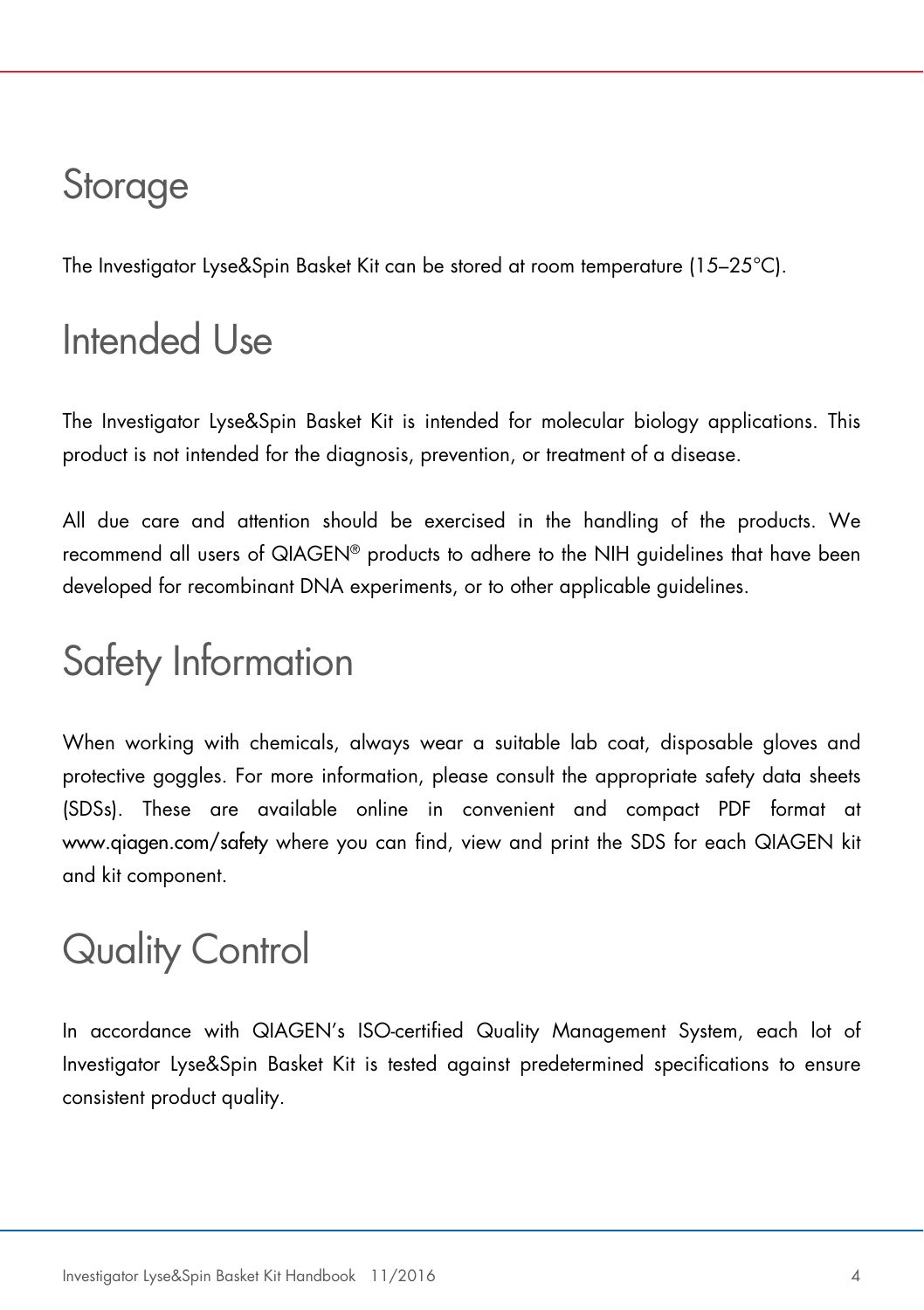### <span id="page-4-0"></span>Introduction

The Investigator Lyse&Spin Basket Kit is used to perform lysis and filtration of forensic samples on solid substrates. The procedure can be used for swabs, pieces of fabric or leather, paper, cigarette butts, chewing gum, small tapes or other sample types. All parts of the Investigator Lyse&Spin Basket Kit are treated with ethylene oxide post-production.

### <span id="page-4-1"></span>Principle and procedure

The Lyse&Spin baskets are used for pre-treatment of forensic samples in combination with manual and automated extraction kits, for example, EZ1® DNA Investigator, QIAsymphony® DNA Investigator, or QIAamp® DNA Investigator. They allow the combination of sample lysis and separation of solid sample substrates, for example, buccal or surface swabs, fabrics, cigarette butt paper and others, in one simple procedure. No sample transfer is required to obtain a cleared lysate.

The basket retains the lysis buffer during the lysis step of the forensic sample. Upon centrifugation on an ordinary benchtop centrifugation system, holes in the bottom of the basket open up and allow the sample lysate pass through. The lysate containing the nucleic acids is efficiently recovered and collected in the provided 2 ml collection tube, whereas the solid particles remain in the basket. Used baskets with solid sample substrates can optionally be stored in the second collection tube provided (only for cat. no. 19597).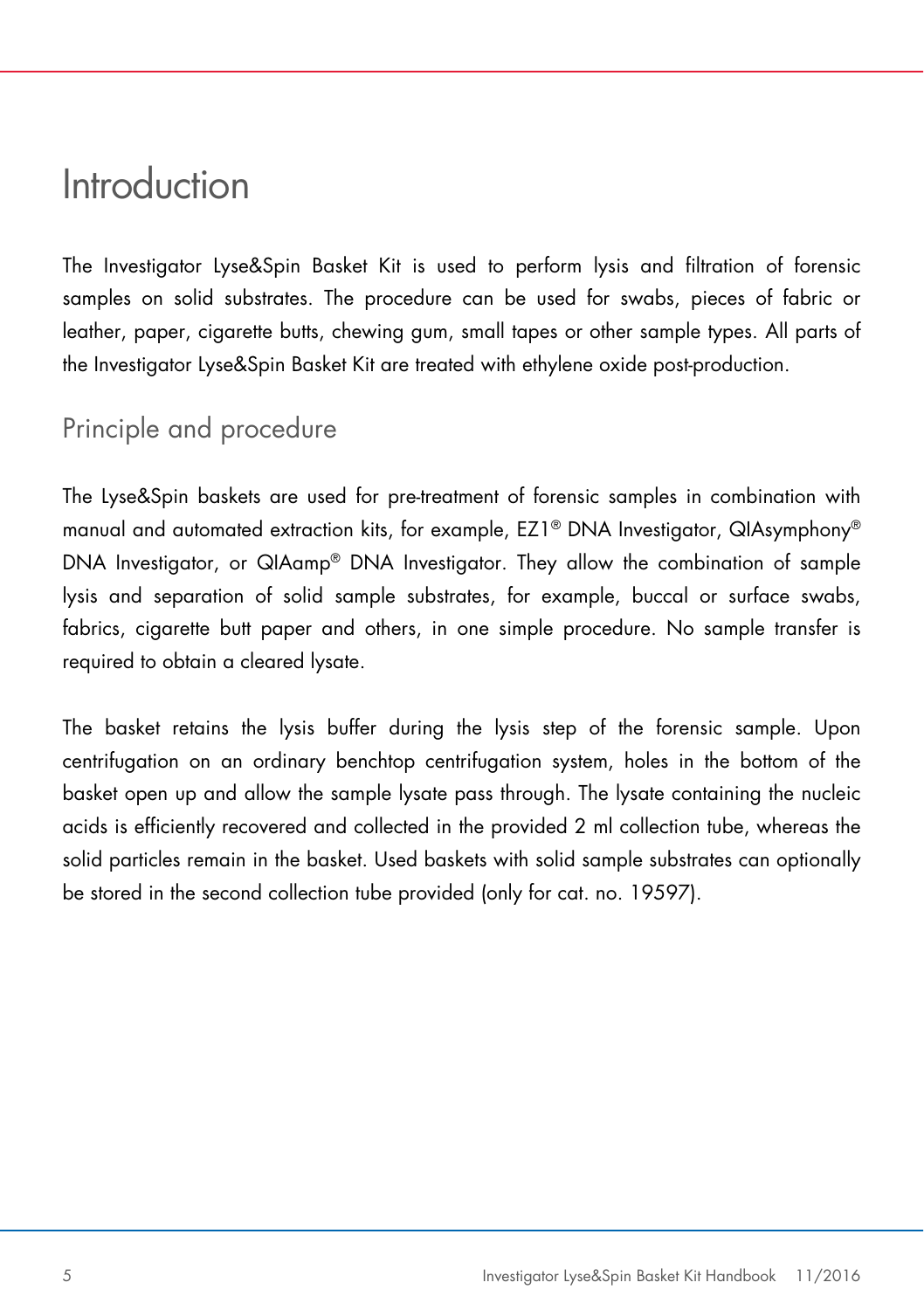

Figure 1. Investigator Lyse&Spin Basket Kit procedure.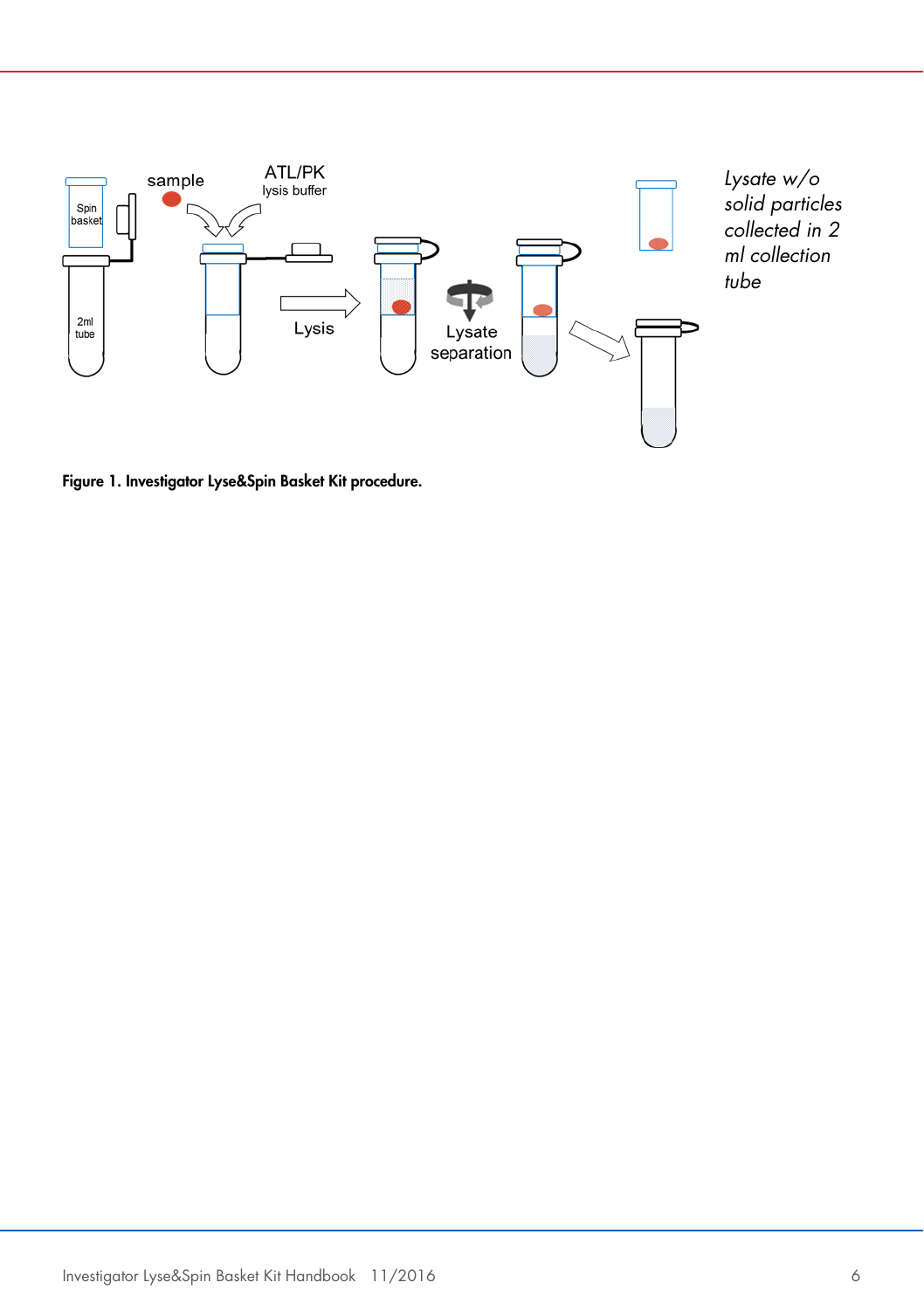## <span id="page-6-0"></span>Equipment and Reagents to Be Supplied by User

When working with chemicals, always wear a suitable lab coat, disposable gloves and protective goggles. For more information, consult the appropriate safety data sheets (SDSs), available from the product supplier.

For all samples:

- Thermomixer or heated orbital incubator
- Vortexer
- Pipets and pipet tips (to prevent cross-contamination, we strongly recommend the use of pipet tips with aerosol barriers)
- Lysis Buffer and proteinase K provided with the extraction kit

For sperm samples:

1 M dithiothreitol (DTT) for lysis of sperm cells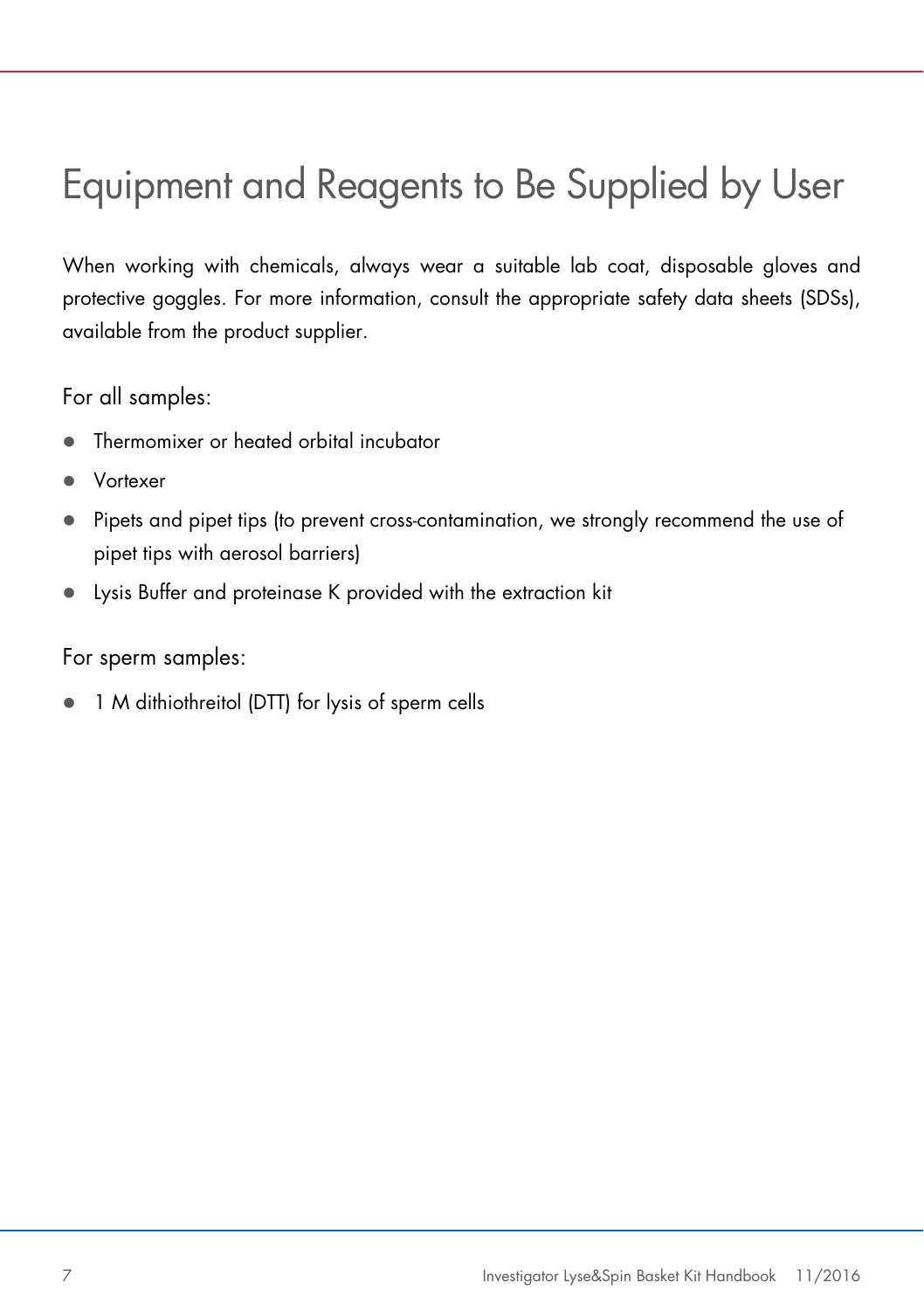### <span id="page-7-0"></span>Important Notes

<span id="page-7-1"></span>Use of Investigator Lyse&Spin Basket Kit for differential separation of sexual assault samples

The Investigator Lyse&Spin baskets are not recommended for the differential fraction separation of sexual assault samples. The baskets are not designed for a complete flowthrough of sperm cells, leading to a loss of these cells in the collected lysate. QIAGEN recommends using alternative protocols for the differential lysis of sexual assault samples, for example, the differential wash protocols on the QIAcube® HID Differential Washing Station.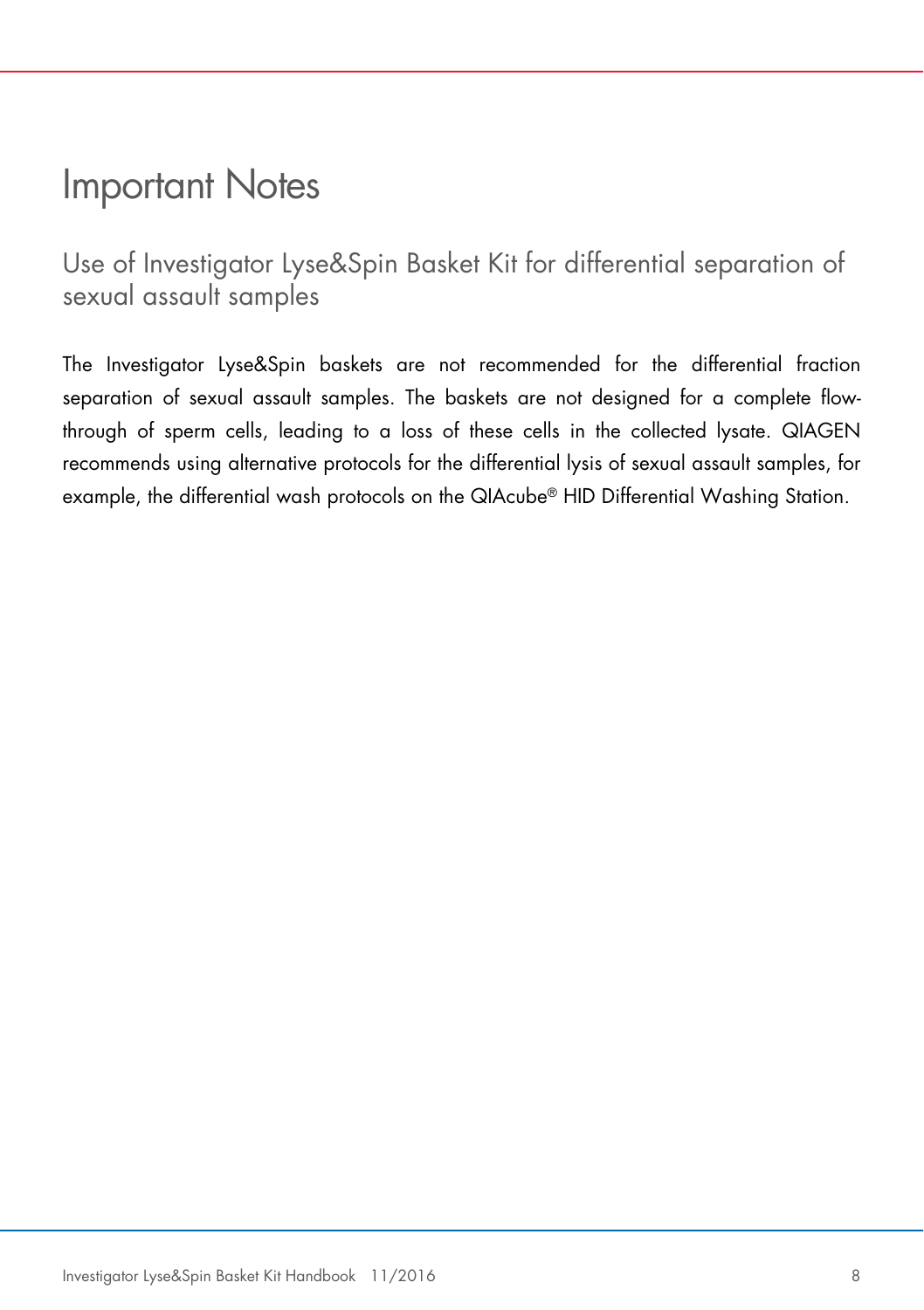### <span id="page-8-0"></span>Protocol: Lysis and filtration of forensic samples on solid substrates

### Important points before starting

- For guidance on appropriate starting material for DNA Investigator procedures, refer to the appropriate kit handbooks.
- Always wear gloves when handling the Lyse&Spin baskets to avoid contamination.

### Things to do before starting

- Set a thermomixer or heated orbital incubator to 56°C.
- If Buffer ATL contains precipitates, dissolve by heating to 70°C with gentle agitation.
- If processing semen stains, prepare an aqueous 1 M DTT stock solution. Store aliquots at –15 to –30°C. Thaw immediately before use.
- Master mixes of Buffer ATL or Buffer G2 with proteinase K (see steps [2](#page-8-1) and [3,](#page-8-2) below) can be prepared for use on the same day to reduce pipetting steps.

### **Procedure**

- 1. Place the stained material in the QIAGEN Lyse&Spin basket within a 2 ml microcentrifuge tube (provided).
- <span id="page-8-1"></span>2. Add 475 μl Buffer ATL (if QIAamp or QIAsymphony DNA Investigator Kits are used) or 475 μl Buffer G2 (if EZ1 DNA Investigator Kit is used)

Note: Reduce buffer volumes to 455 μl if semen stains are processed.

Note: Avoid pipetting on the rim of the basket. For bulky substrates, do not exceed the fill line on the basket.

<span id="page-8-2"></span>3. Add 25 μl proteinase K, close the lid and mix by vortexing. Note: If processing semen stains, add 20 μl 1 M DTT.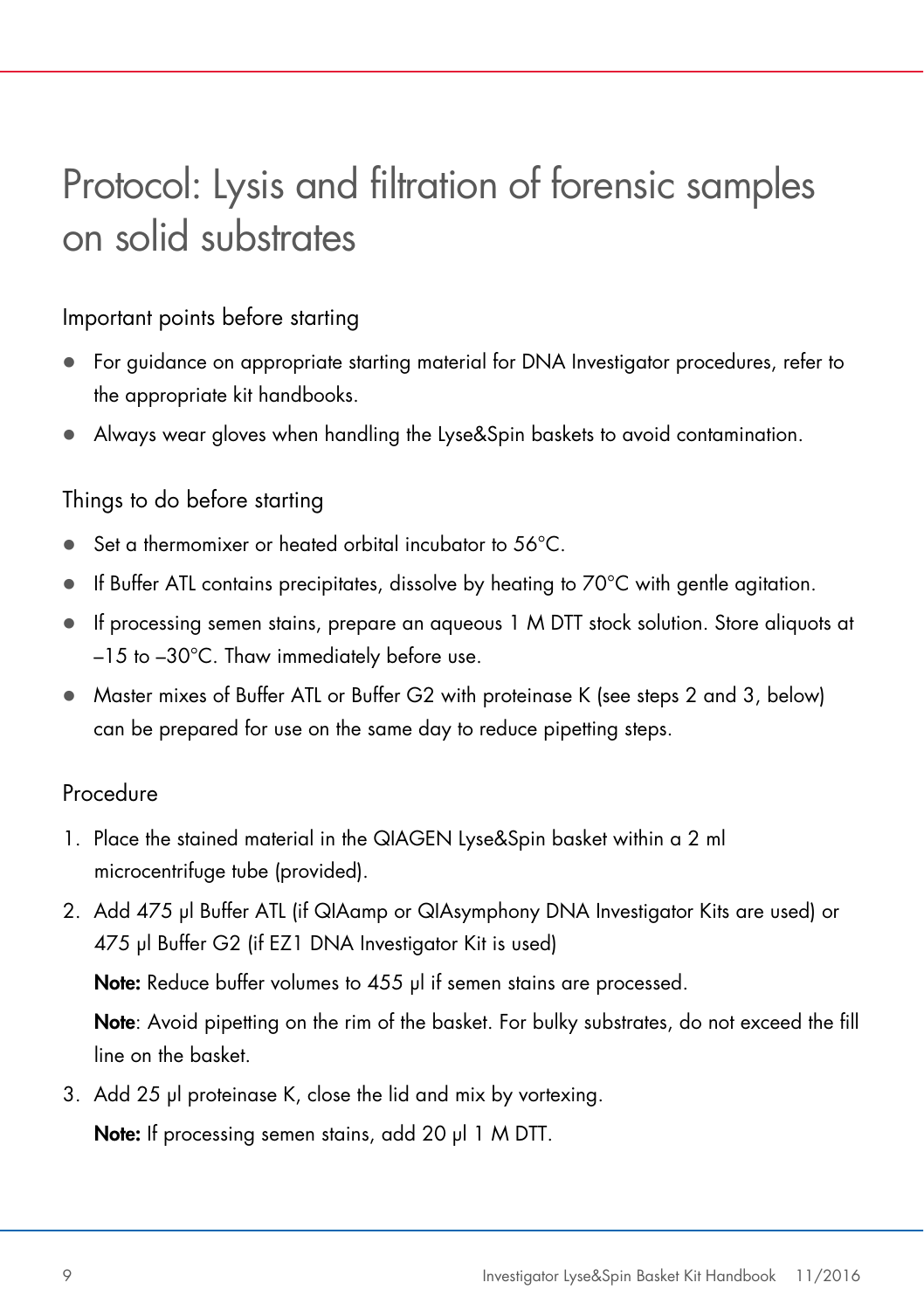4. Place the tube and basket in a thermomixer or heated orbital incubator, and incubate with shaking at 750–900 rpm at 56°C for 1 hour.

Note: Incubation can be extended to up to 16 hours without affecting yield or quality of DNA.

Note: If leakage of the spin basket lid is observed, the reduced shaking speed of 750 rpm is recommended.

5. Centrifuge for 1 min at a minimum of 10,000 x *g*.

Note: Keep the lid closed during centrifugation.

Note: Up to 20,000 x *g* can be used for centrifugation.

Note: Make sure that no liquid remains in the basket after centrifugation. If necessary, repeat the centrifugation until all liquid has passed through the membrane. If larger pieces of chewing gum are processed, clogging of the basket can be avoided by pressing the chewing gum against the sides of the basket.

6. Discard the basket including the solid sample substrate.

Note: Alternatively, the basket can be stored in the second 2 ml sample tube provided (only for cat. no. 19597).

7. Continue with the extraction protocol of the flow-through fraction (see Appendix A–C, page [13\)](#page-12-0).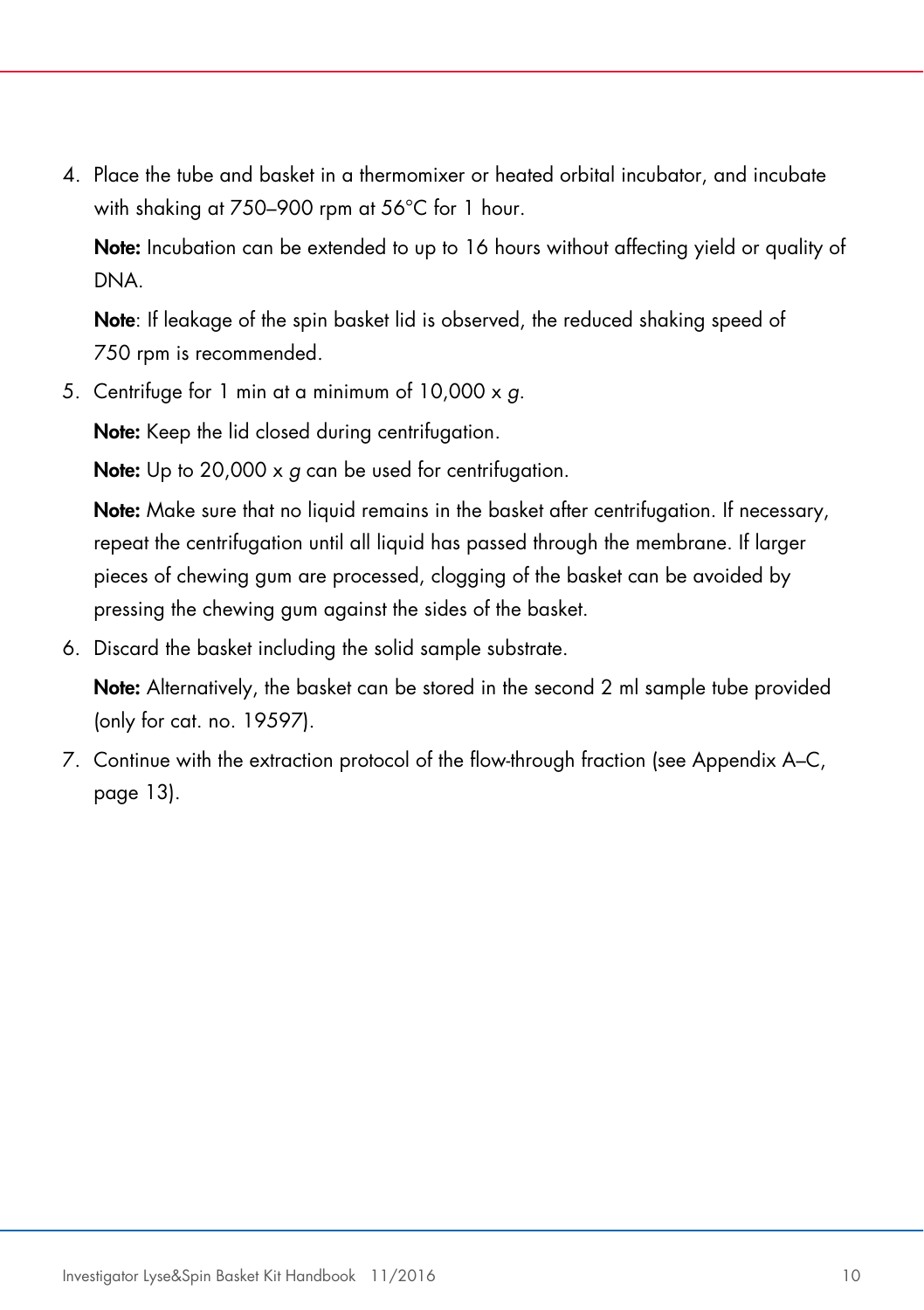### <span id="page-10-0"></span>Troubleshooting Guide

This troubleshooting guide may be helpful in solving any problems that may arise. For more information, see also the Frequently Asked Questions page at our Technical Support Center: www.qiagen.com/FAQ/FAQList.aspx. The scientists in QIAGEN Technical Services are always happy to answer any questions you may have about either the information and/or protocols in this handbook or sample and assay technologies (for contact information, see back cover or visit www.qiagen.com).

|                                     |                                         | Comments and suggestions                                                                                                                                                                                                                                                    |  |  |  |
|-------------------------------------|-----------------------------------------|-----------------------------------------------------------------------------------------------------------------------------------------------------------------------------------------------------------------------------------------------------------------------------|--|--|--|
| <b>Contamination with other DNA</b> |                                         |                                                                                                                                                                                                                                                                             |  |  |  |
| a)                                  | Carryover between<br>samples            | Use a new collection tube between samples.<br>Always wear gloves when handling QIAGEN Lyse&Spin basket.                                                                                                                                                                     |  |  |  |
| b)                                  | Inappropriate handling                  | Change gloves frequently and keep tubes closed whenever possible.                                                                                                                                                                                                           |  |  |  |
|                                     | Insufficient DNA recovery               |                                                                                                                                                                                                                                                                             |  |  |  |
| a)                                  | Incomplete liquid flow<br>through       | Extend centrifugation time or increase force up to $20,000 \times g$ .                                                                                                                                                                                                      |  |  |  |
| b)                                  | Incomplete lysis in the<br>spin baskets | Incubate the forensic sample for up to 16 hours.                                                                                                                                                                                                                            |  |  |  |
| c)                                  | Leakage of the spin                     | Reduce shaking speed to 750 rpm.                                                                                                                                                                                                                                            |  |  |  |
|                                     | basket                                  | Make sure that the liquid level does not exceed the fill line on the basket.                                                                                                                                                                                                |  |  |  |
|                                     | <b>Clogging of basket</b>               |                                                                                                                                                                                                                                                                             |  |  |  |
| a)                                  | Chewing gum lysis                       | Push chewing gum to the wall of the basket. Some chewing gums partially<br>dissolve in the lysis buffer and form a viscous mass. If extended centrifugation<br>does not lead to full lysate flow through, transfer remaining lysate to the<br>collection tube by pipetting. |  |  |  |
| $\mathsf{b}$                        | Tape                                    | Tapes may seal the holes of the basket during centrifugation and prevent<br>lysate flow through. Push tape to the wall of the basket.                                                                                                                                       |  |  |  |
|                                     |                                         |                                                                                                                                                                                                                                                                             |  |  |  |

Comments and suggestions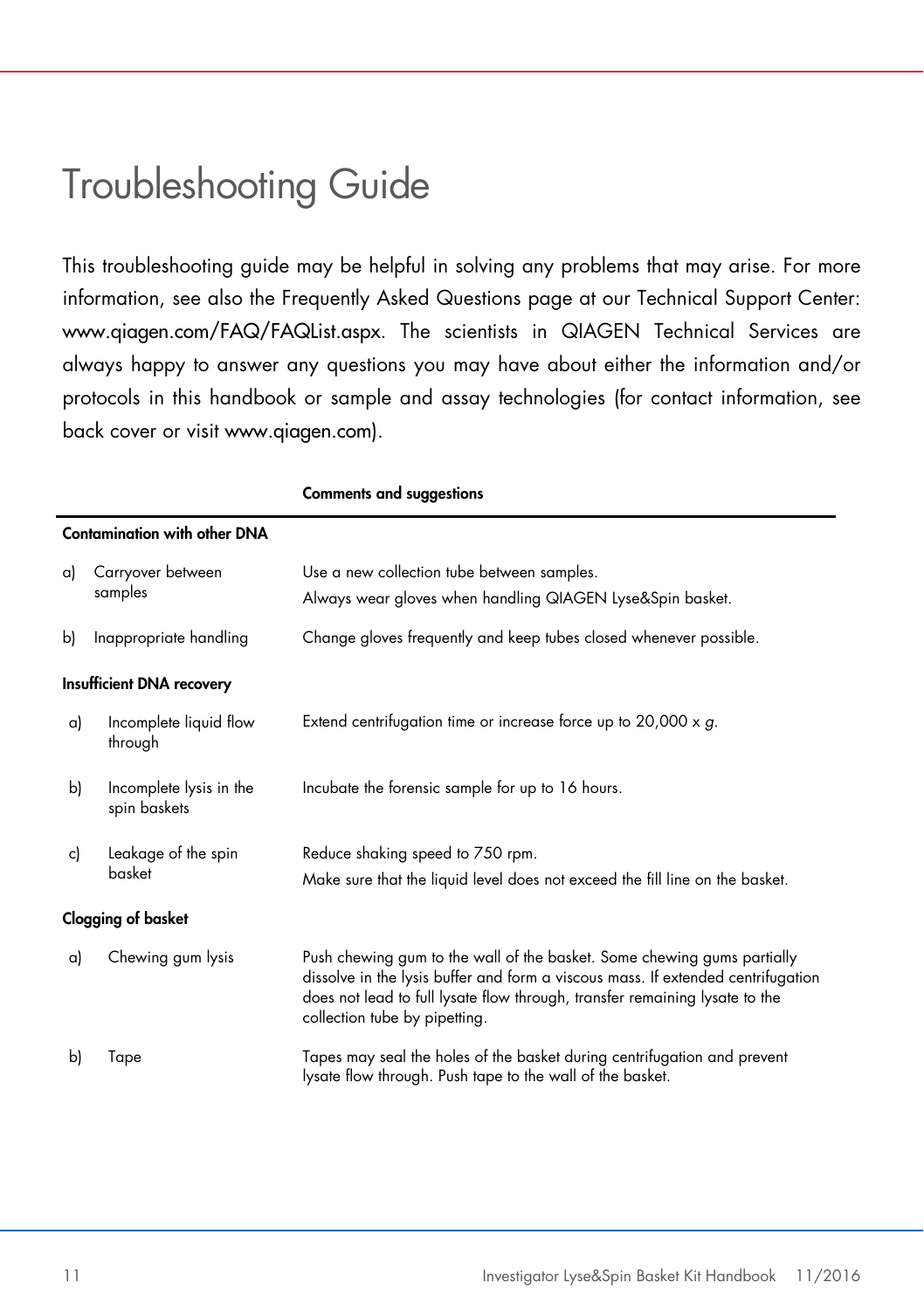#### Comments and suggestions

#### Loss of sperm cells during differential lysis of sexual assault samples

Little or no amount of sperm cells after differential lysis of sexual assault samples

QIAGEN does not recommend the use of Lyse&Spin baskets for the differential lysis of sexual assault samples. Please use alternative protocols e.g. the differential wash protocols on the QIAcube (also see "Important Notes", page [8\)](#page-7-0) Always wear gloves when handling.

### <span id="page-11-0"></span>References

QIAGEN maintains a large, up-to-date online database of scientific publications utilizing QIAGEN products. Comprehensive search options allow you to find the articles you need, either by a simple keyword search or by specifying the application, research area, title, etc.

<span id="page-11-1"></span>For a complete list of references, visit the QIAGEN Reference Database online at www.qiagen.com/RefDB/search.asp or contact QIAGEN Technical Services or your local distributor.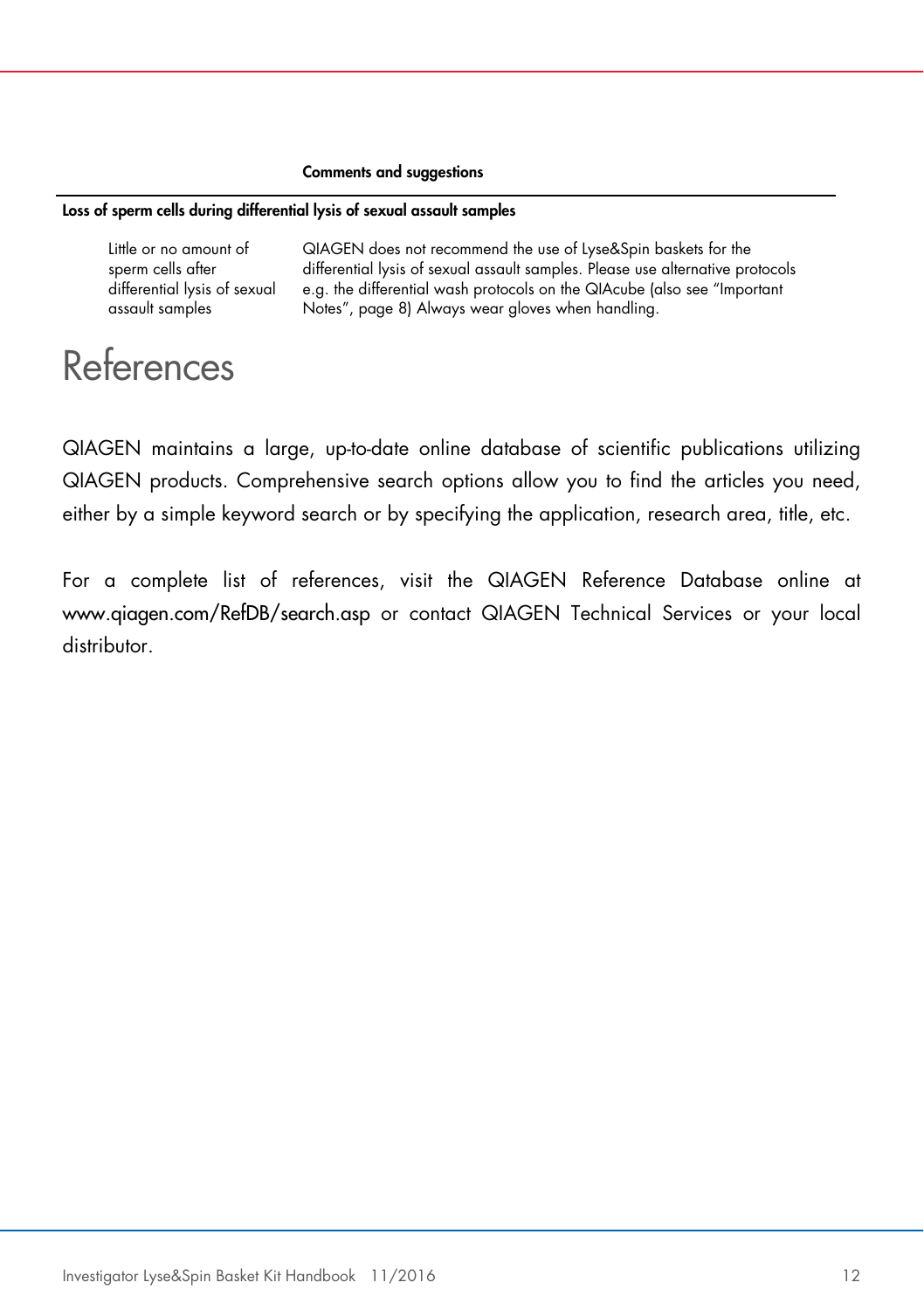## <span id="page-12-0"></span>Appendix A: DNA extraction using the QIAamp DNA Investigator Kit

This protocol is for isolation of total (genomic and mitochondrial) DNA from lysates obtained with the Investigator Lyse&Spin basket.

Important points before starting

**•** Perform all centrifugation steps at room temperature  $(15-25^{\circ}C)$ .

### Things to do before starting

- Perform sample pretreatment according to page [9.](#page-8-0)
- **Equilibrate Buffer ATE or distilled water for elution to room temperature (15–25°C).**
- Set a thermomixer or heated orbital incubator to 70°C for use in step 3. If a thermomixer or heated orbital incubators are not available, heating blocks or water baths can be used instead.
- If Buffer AL contains precipitates, dissolve by heating to  $70^{\circ}$ C with gentle agitation.
- Ensure that Buffers AW1 and AW2 have been prepared according to the *QIAamp DNA Investigator Handbook*.

### Procedure

- 1. Briefly centrifuge the 2 ml sample tube to remove drops from the inside of the lid.
- 2. Add 500 μl Buffer AL, close the lid, and mix by pulse-vortexing for 15 s. To ensure efficient lysis, it is essential that the sample and Buffer AL are thoroughly mixed to yield a homogeneous solution.

Note: A white precipitate may form when Buffer AL is added to Buffer ATL. The precipitate does not interfere with the QIAamp procedure and will dissolve during incubation in step 3.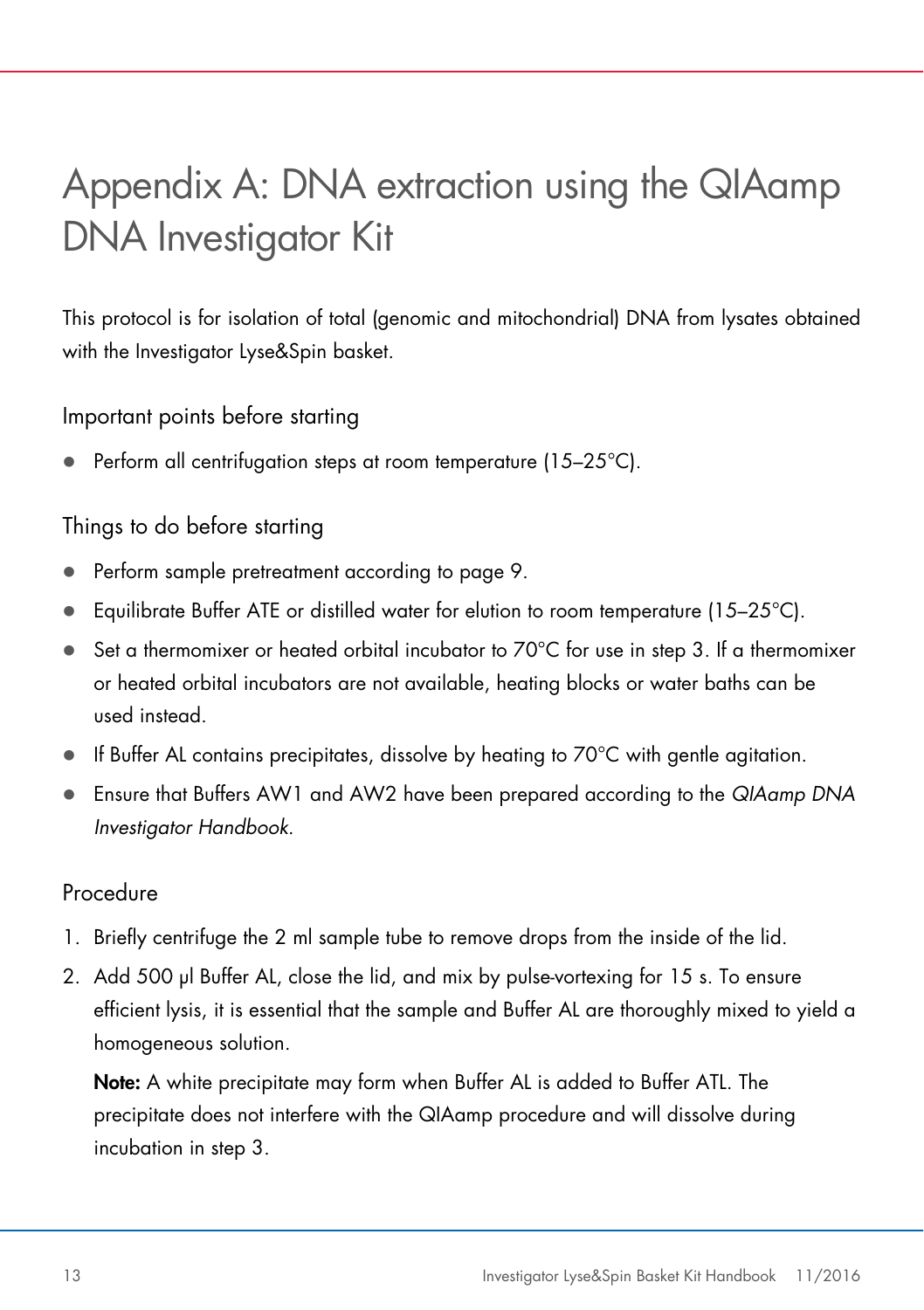Note: If carrier RNA is required, add 1 μg dissolved carrier RNA to 500 μl Buffer AL. Note that carrier RNA does not dissolve in Buffer AL. It must first be dissolved in Buffer ATE and then added to Buffer AL.

3. Place the 2 ml tube in a thermomixer or heated orbital incubator, and incubate at 70°C with shaking at 900 rpm for 10 min.

Note: If using a thermoblock or water bath, vortex the tube for 10 s every 3 min to improve lysis.

- 4. Briefly centrifuge the 2 ml tube to remove drops from the inside of the lid.
- 5. Add 250 μl of ethanol (96–100%), close the lid, and mix by pulse vortexing for 15 s. Note: To ensure efficient binding, it is essential that the sample and ethanol are thoroughly mixed to yield a homogeneous solution.
- 6. Briefly centrifuge the 2 ml tube to remove drops from the inside of the lid.
- 7. Carefully transfer 700 μl lysate from step 6 to the QIAamp MinElute® column (in a 2 ml collection tube) without wetting the rim, close the lid.
- 8. Centrifuge at 6000 x *g* (8000 rpm) for 1 min. Carefully discard the flow-through from the collection tube and then place the QIAamp MinElute column back into the collection tube.
- 9. Carefully apply the remaining lysate from step 6 to the QIAamp MinElute column without wetting the rim, close the lid, and centrifuge at 6000 x *g* (8000 rpm) for 1 min.
- 10.Place the QIAamp MinElute column in a clean 2 ml collection tube, and discard the collection tube containing the flow-through. If the lysate has not completely passed through the membrane after centrifugation, centrifuge again at a higher speed until the QIAamp MinElute column is empty.
- 11.Carefully open the QIAamp MinElute column and add 500 μl Buffer AW1 without wetting the rim. Close the lid and centrifuge at 6000 x *g* (8000 rpm) for 1 min. Place the QIAamp MinElute column in a clean 2 ml collection tube, and discard the collection tube containing the flow-through.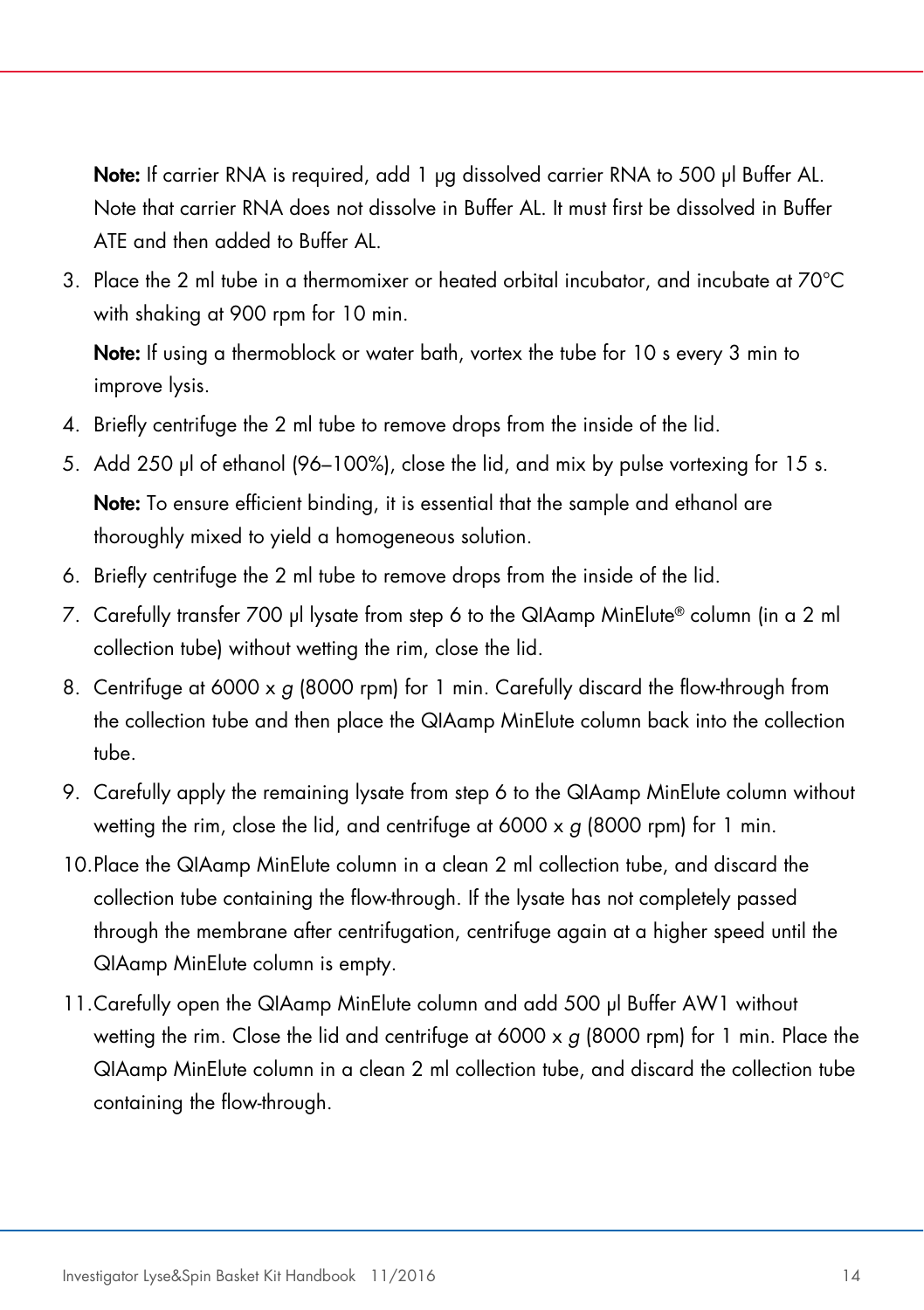- 12.Carefully open the QIAamp MinElute column and add 700 μl Buffer AW2 without wetting the rim.
- 13.Close the lid and centrifuge at 6000 x *g* (8000 rpm) for 1 min. Place the QIAamp MinElute column in a clean 2 ml collection tube, and discard the collection tube containing the flow-through.

Note: Contact between the QIAamp MinElute column and the flow-through should be avoided. Some centrifuge rotors may vibrate upon deceleration, resulting in the flowthrough, which contains ethanol, coming into contact with the QIAamp MinElute column. Take care when removing the QIAamp MinElute column and collection tube from the rotor, so that flow-through does not come into contact with the QIAamp MinElute column.

- 14.Carefully open the QIAamp MinElute column and add 700 μl of ethanol (96–100%) without wetting the rim. Close the cap and centrifuge at 6000 x *g* (8000 rpm) for 1 min.
- 15.Place the QIAamp MinElute column in a clean 2 ml collection tube, and discard the collection tube containing the flow-through.
- 16.Centrifuge at full speed (20,000 x *g*; 14,000 rpm) for 3 min to dry the membrane completely.

Note: This step is necessary, since ethanol carryover into the eluate may interfere with some downstream applications.

- 17.Place the QIAamp MinElute column in a clean 1.5 ml microcentrifuge tube (not provided), and discard the collection tube containing the flow-through. Carefully open the lid of the QIAamp MinElute column, and incubate at room temperature (15–25°C) for 10 min or at 56°C for 3 min.
- 18.Apply 20–100 μl Buffer ATE or distilled water to the center of the membrane.

Important: Ensure that Buffer ATE or distilled water is equilibrated to room temperature. Dispense Buffer ATE or distilled water onto the center of the membrane to ensure complete elution of bound DNA. QIAamp MinElute columns provide flexibility in the choice of elution volume. Choose a volume according to the requirements of the downstream application. Elution with small volumes increases the final DNA concentration in the eluate significantly, but reduces the overall DNA yield. Remember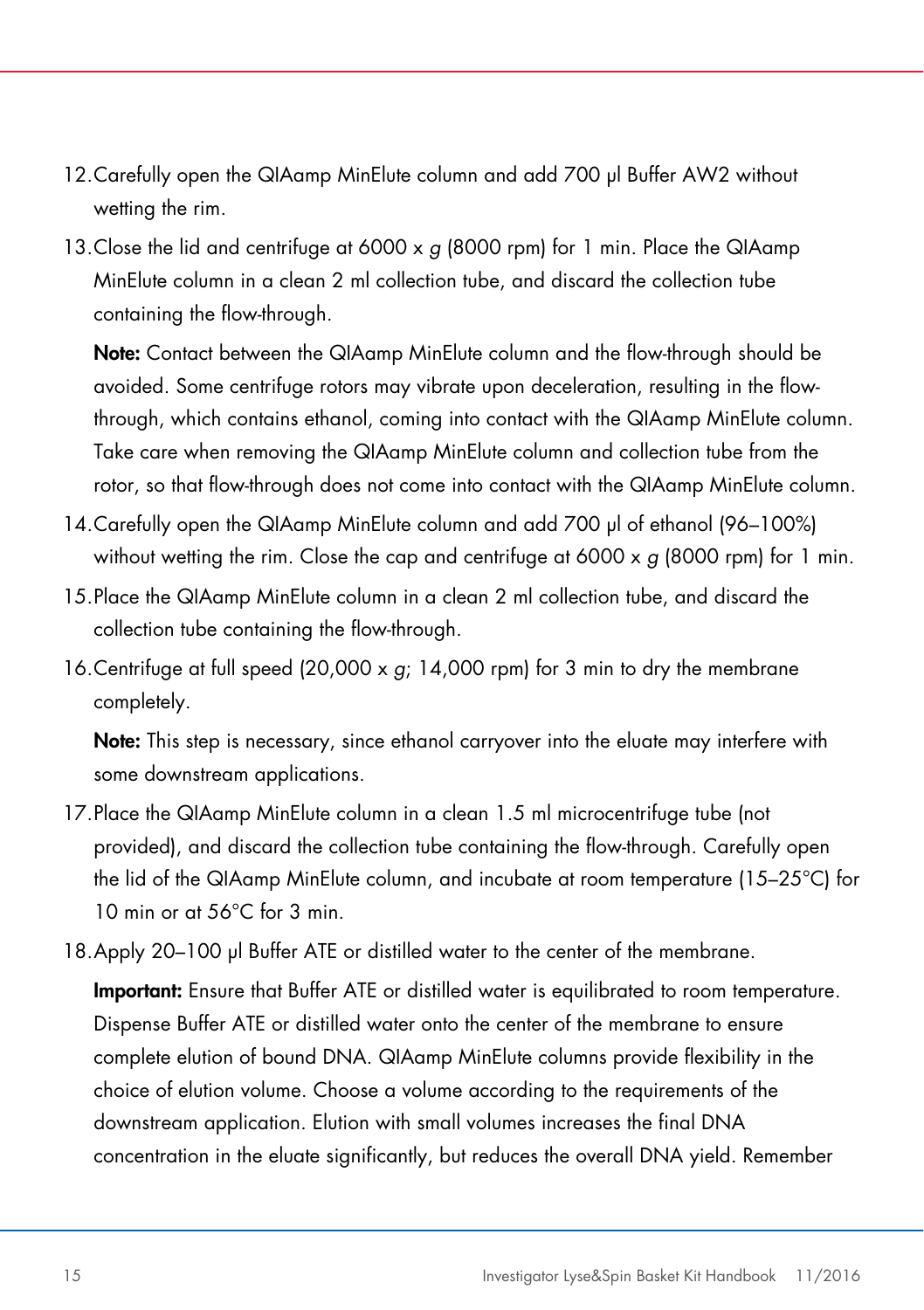that the volume of eluate will be up to 5 μl less than the volume of elution solution applied to the column.

19.Close the lid and incubate at room temperature for 1 min. Centrifuge at full speed (20,000 x *g*; 14,000 rpm) for 1 min.

Note: Incubating the QIAamp MinElute column loaded with Buffer ATE or water for 5 min at room temperature before centrifugation generally increases DNA yield.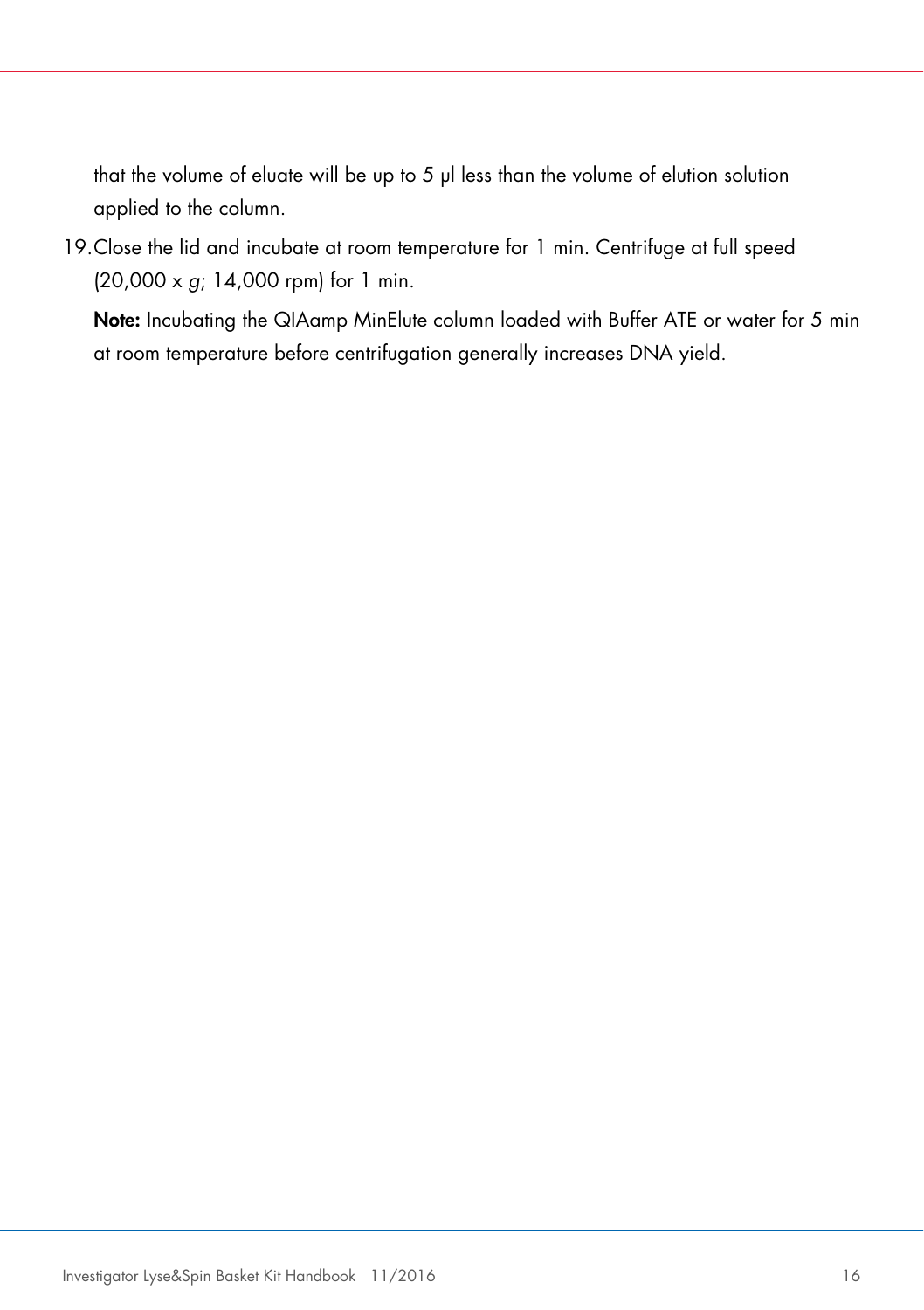### <span id="page-16-0"></span>Appendix B: DNA extraction on EZ1 Advanced XL

The Investigator Lyse&Spin sample collection tubes can be processed on the EZ1 Advanced XL instrument with the EZ1 Advanced XL Flip-Cap Tube Rack (cat. no. 9022818) and the EZ1 Advanced XL DNA Investigator Flip-Cap Card (cat.no. 9022763). The collection tubes should be placed into the slots of the rack and the Large-Volume protocol should be used. Alternatively, the lids of the collection tubes can be cut off and processed on BioRobot® EZ1 and EZ1 Advanced instruments with standard rack.

For automated extraction on the BioRobot EZ1, EZ1 Advanced, or EZ1 Advanced XL use the Large-Volume Protocol.

# <span id="page-16-1"></span>Appendix C: DNA extraction on QIAsymphony

Use Flip Cap Inserts (cat no 9244701) and the 24-sample carrier to load the Lyse&Spin collection tubes on the QIAsymphony SP. Chose Treff 96.09329.9.01 as labware.

<span id="page-16-2"></span>For automated extraction on the QIAsymphony SP module use the Casework 500 μl Protocol.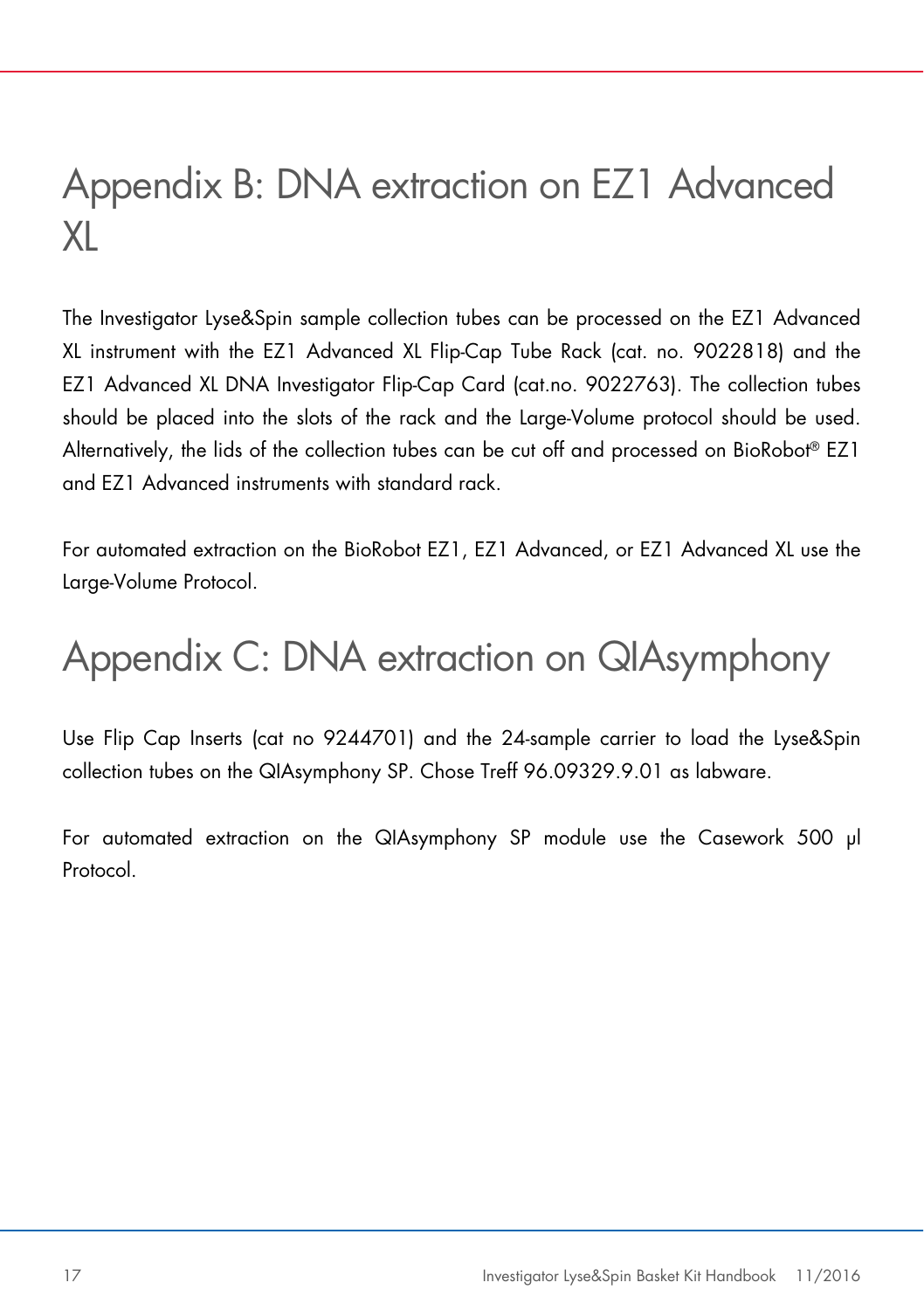# Ordering Information

| Product                                                                   | <b>Contents</b>                                                                                                                        | Cat. no. |  |  |
|---------------------------------------------------------------------------|----------------------------------------------------------------------------------------------------------------------------------------|----------|--|--|
| Investigator Lyse&Spin<br>Basket Kit (50)                                 | For 50 preps: 50 QIAGEN Lyse&Spin Baskets,<br>100 Collection Tubes                                                                     | 19597    |  |  |
| Investigator Lyse&Spin<br>Basket Kit (250)                                | For 250 preps: 5x50 QIAGEN Lyse&Spin<br>Baskets, 5x50 Collection Tubes                                                                 | 19598    |  |  |
| <b>Accessories</b>                                                        |                                                                                                                                        |          |  |  |
| Buffer AL (264 ml)                                                        | 264 ml Lysis Buffer                                                                                                                    | 19075    |  |  |
| Buffer G2 (260 ml)                                                        | 260 ml Lysis Buffer                                                                                                                    | 1014636  |  |  |
| Buffer ATL (200 ml)                                                       | 200 ml Tissue Lysis Buffer for 1000 preps                                                                                              | 19076    |  |  |
| Proteinase K (2ml)                                                        | Protease digestion during DNA and RNA<br>preparation                                                                                   | 19131    |  |  |
| <b>Related products</b>                                                   |                                                                                                                                        |          |  |  |
| QIAamp DNA<br>Investigator Kit (50)                                       | For 50 DNA preps: 50 QIAamp MinElute<br>Columns, Proteinase K, Carrier RNA, Buffers,<br>Collection Tubes (2 ml)                        | 56504    |  |  |
| QIAsymphony DNA Investigator Kit - for automated purification of DNA from |                                                                                                                                        |          |  |  |
| 1-96 samples                                                              |                                                                                                                                        |          |  |  |
| <b>QIAsymphony DNA</b><br>Investigator Kit (192)                          | For 192 preps of 200 µl each from casework<br>and reference samples: includes 2 reagent<br>cartridges and enzyme racks and accessories | 931436   |  |  |
| Flip Cap Inserts                                                          | Flip Cap Inserts for use with the QIAsymphony SP                                                                                       | 9244701  |  |  |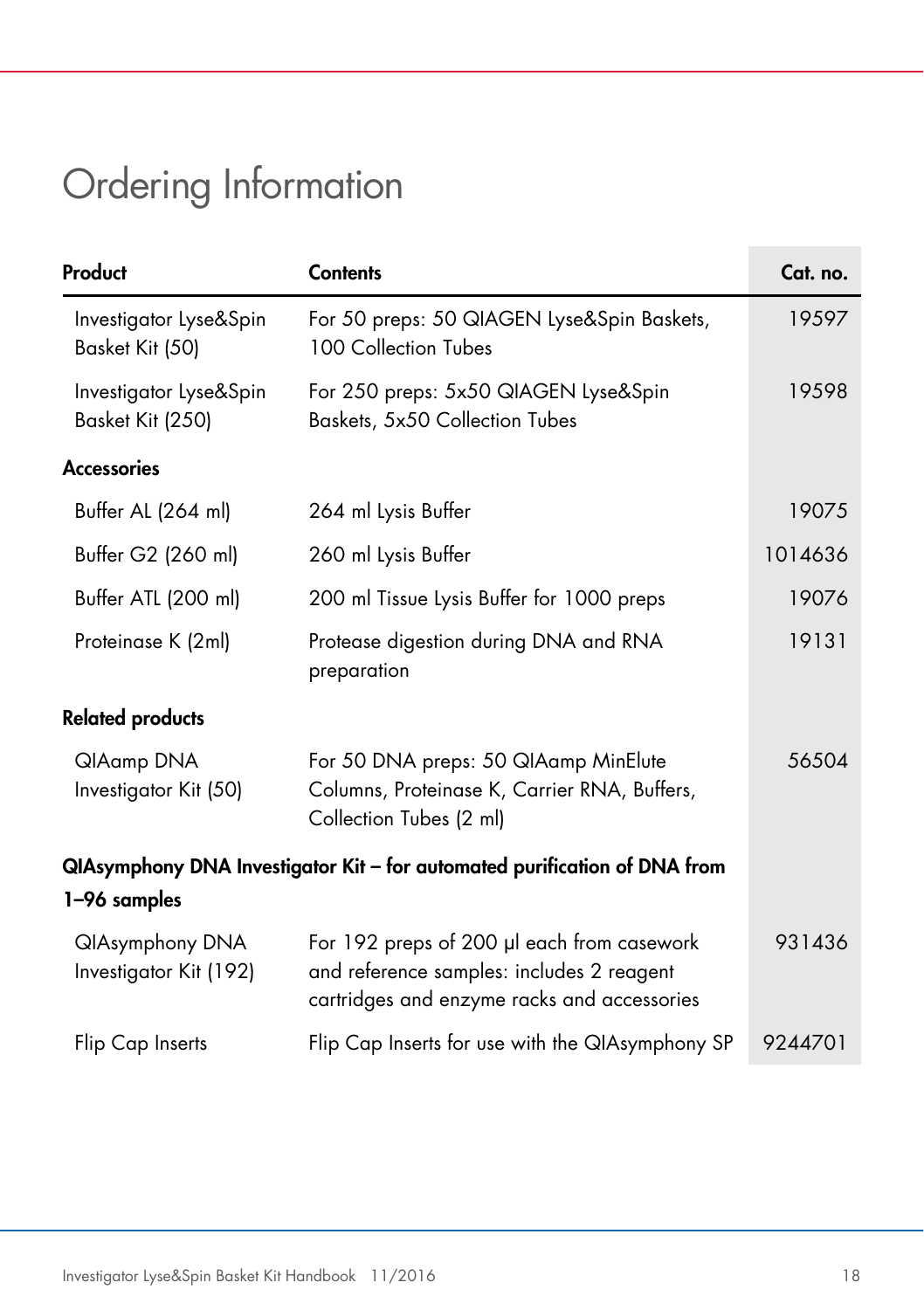| Product                                                                                                                          | Contents                                                                | Cat. no. |  |  |
|----------------------------------------------------------------------------------------------------------------------------------|-------------------------------------------------------------------------|----------|--|--|
| EZ1 DNA Investigator Kit - for easy, automated purification of DNA from a<br>wide variety of forensic and human-identity samples |                                                                         |          |  |  |
| EZ1 DNA Investigator<br>Kit (48)                                                                                                 | For 48 preps on EZ1 workstations                                        | 952034   |  |  |
| F71 Advanced XI DNA<br>Investigator Flip-Cap<br>Card                                                                             | Preprogrammed card for purification of DNA<br>using the EZ1 Advanced XL | 9018699  |  |  |
| EZ1 Advanced XL DNA<br>Investigator Flip cap<br>tube rack                                                                        | Tube rack for the use of flip cap tubes on EZ1<br>Advanced XI           | 9022818  |  |  |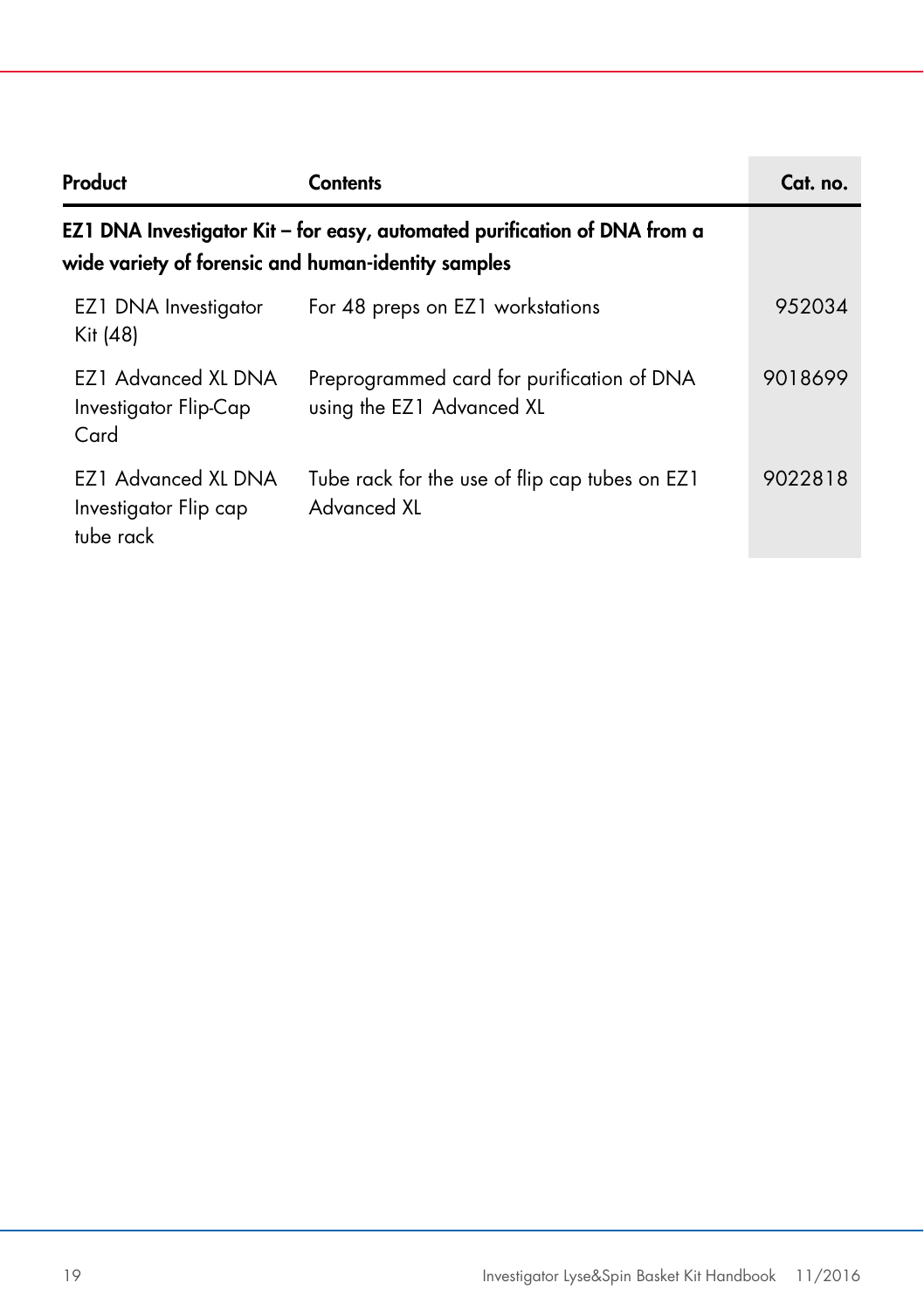For up-to-date licensing information and product-specific disclaimers, see the respective QIAGEN kit handbook or user manual. QIAGEN kit handbooks and user manuals are available at www.qiagen.com or can be requested from QIAGEN Technical Services or your local distributor.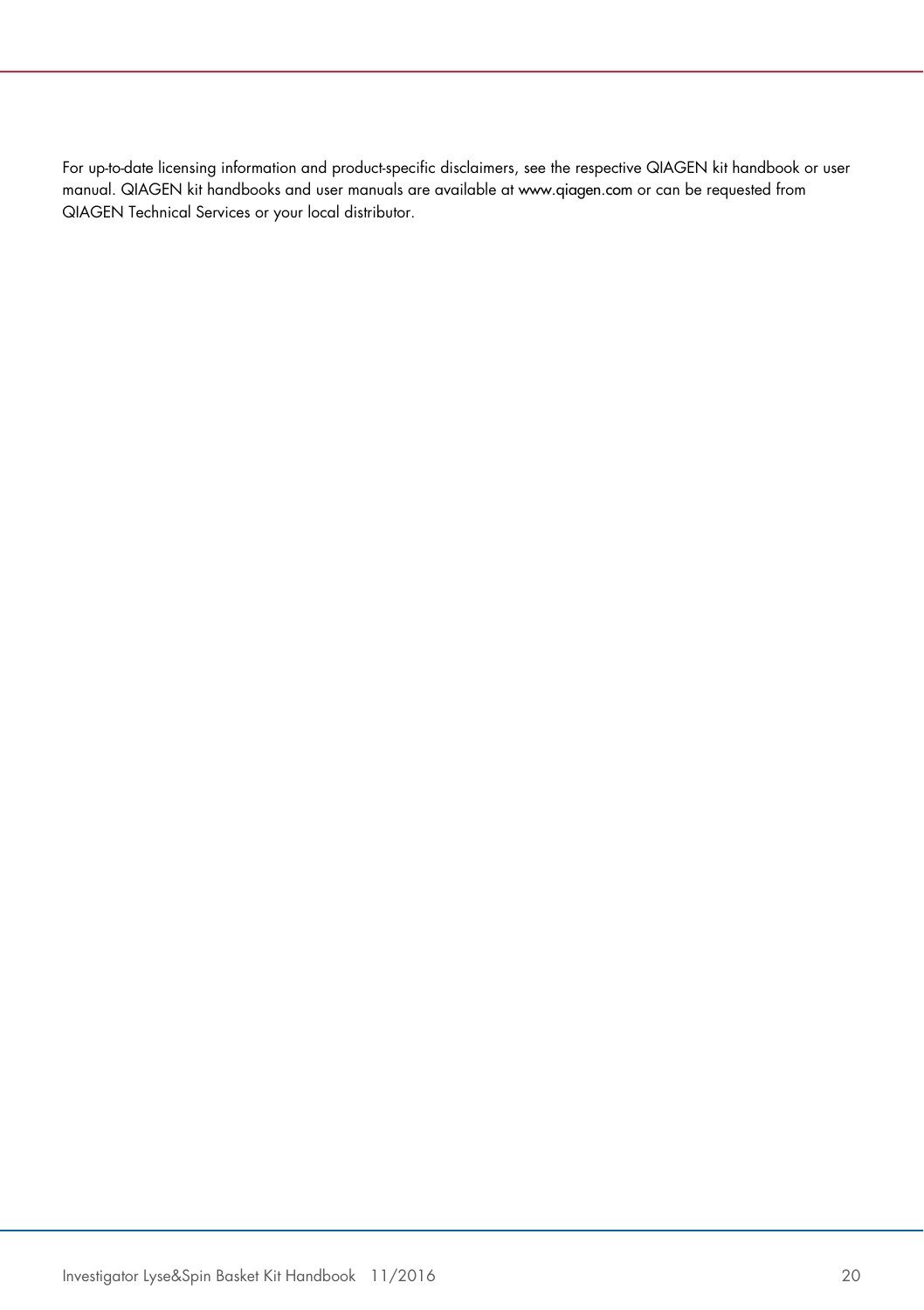#### Limited License Agreement for Investigator Lyse&Spin Basket Kit

Use of this product signifies the agreement of any purchaser or user of the product to the following terms:

- I. The product may be used solely in accordance with the protocols provided with the product and this handbook and tor use with components contained in the kit (n) he kit (n) only. QIAGEN grants no license under any of its within this kit except as described in the protocols provided with the product, this handbook, and additional protocols available at www.qiagen.com. Some of these additional protocols have been provided by QIAGEN users for QIAGEN users. These protocols have not been thoroughly tested or optimized by QIAGEN. QIAGEN neither guarantees them nor warrants that they do not infringe the rights of third-parties.
- 2. Other than expressly stated licenses, QIAGEN makes no warranty that this kit and/or its use(s) do not infringe the rights of third-parties.
- 3. This kit and its components are licensed for one-time use and may not be reused, refurbished, or resold.
- 4. QIAGEN specifically disclaims any other licenses, expressed or implied other than those expressly stated.
- 5. The purchaser and user of the kit agree not to take or permit anyone else to take any steps that could lead to or facilitate any acts prohibited above. QIAGEN may enforce the prohibitions of this Limited License Agreement in any Court, and shall recover all its investigative and Court costs, including attorney fees, in any action to enforce this Limited License Agreement or any of its intellectual property rights relating to the kit and/or its components.

For updated license terms, see [www.qiagen.com.](http://www.qiagen.com/)

Trademarks: QIAGEN®, Sample to Insight®, QIAamp®, QIAcube®, QIAsymphony®, BioRobot®, EZ1®, Investigator®, MinElute® (QIAGEN Group). © 2015–16 QIAGEN, all rights reserved.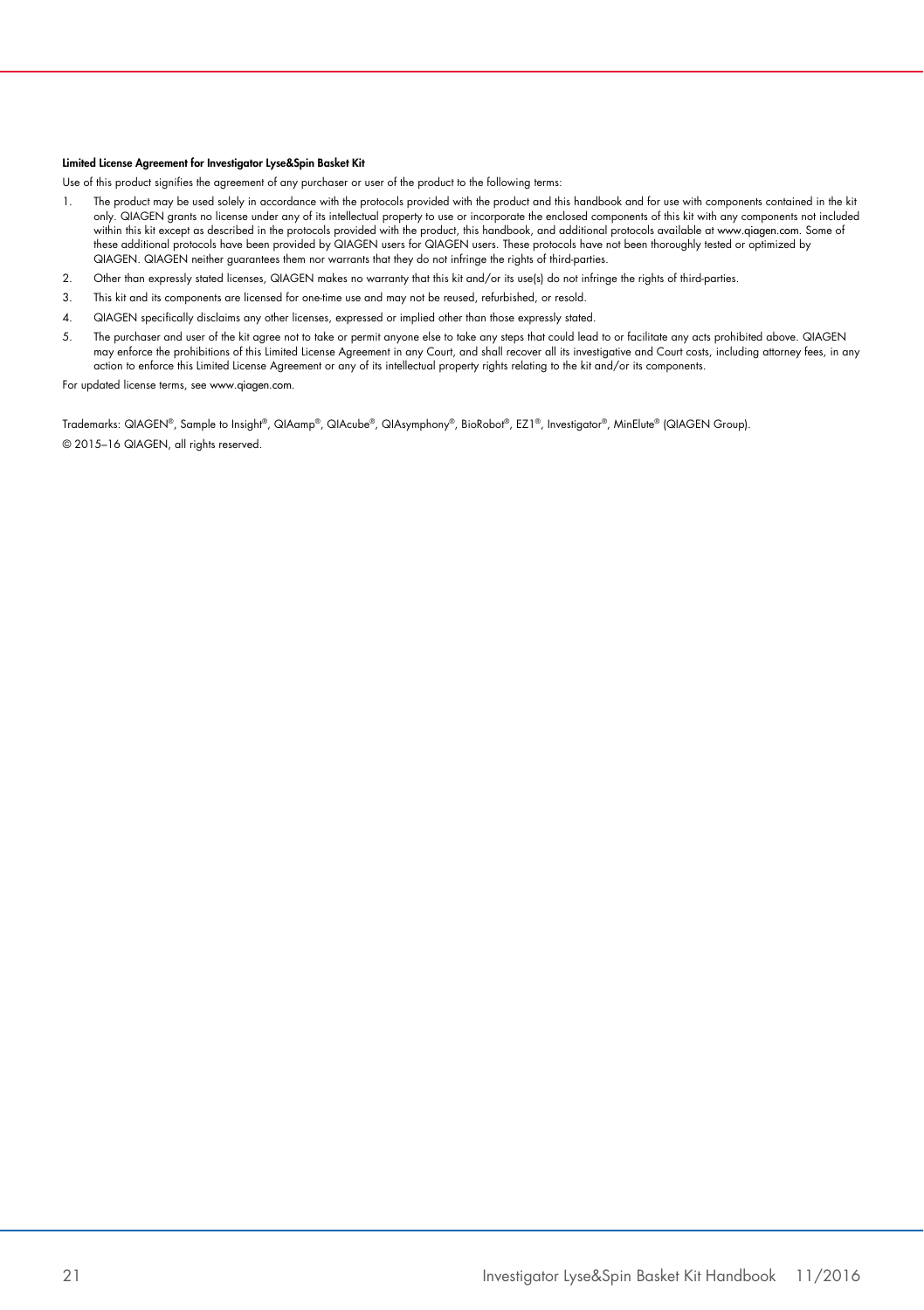Notes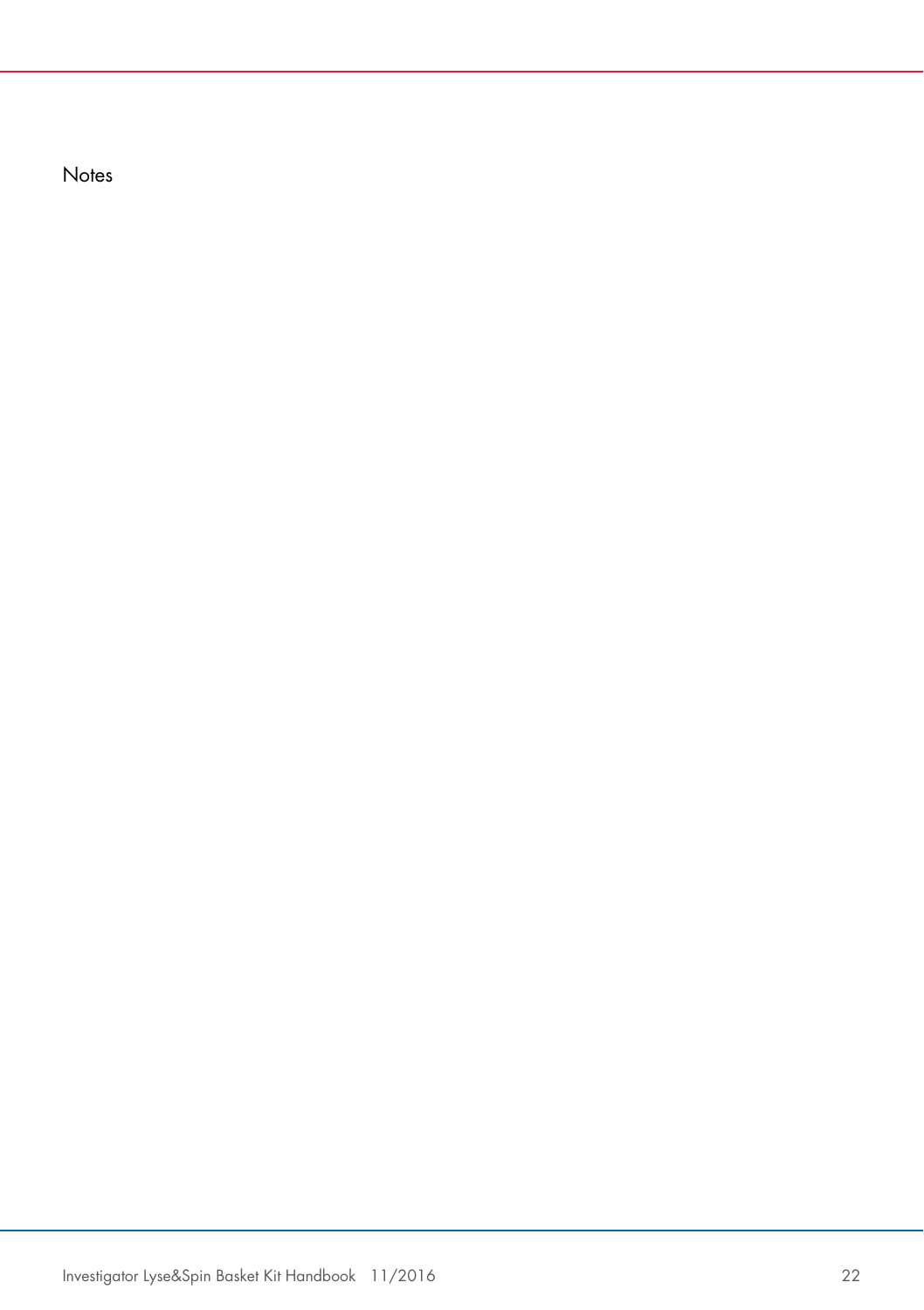Notes